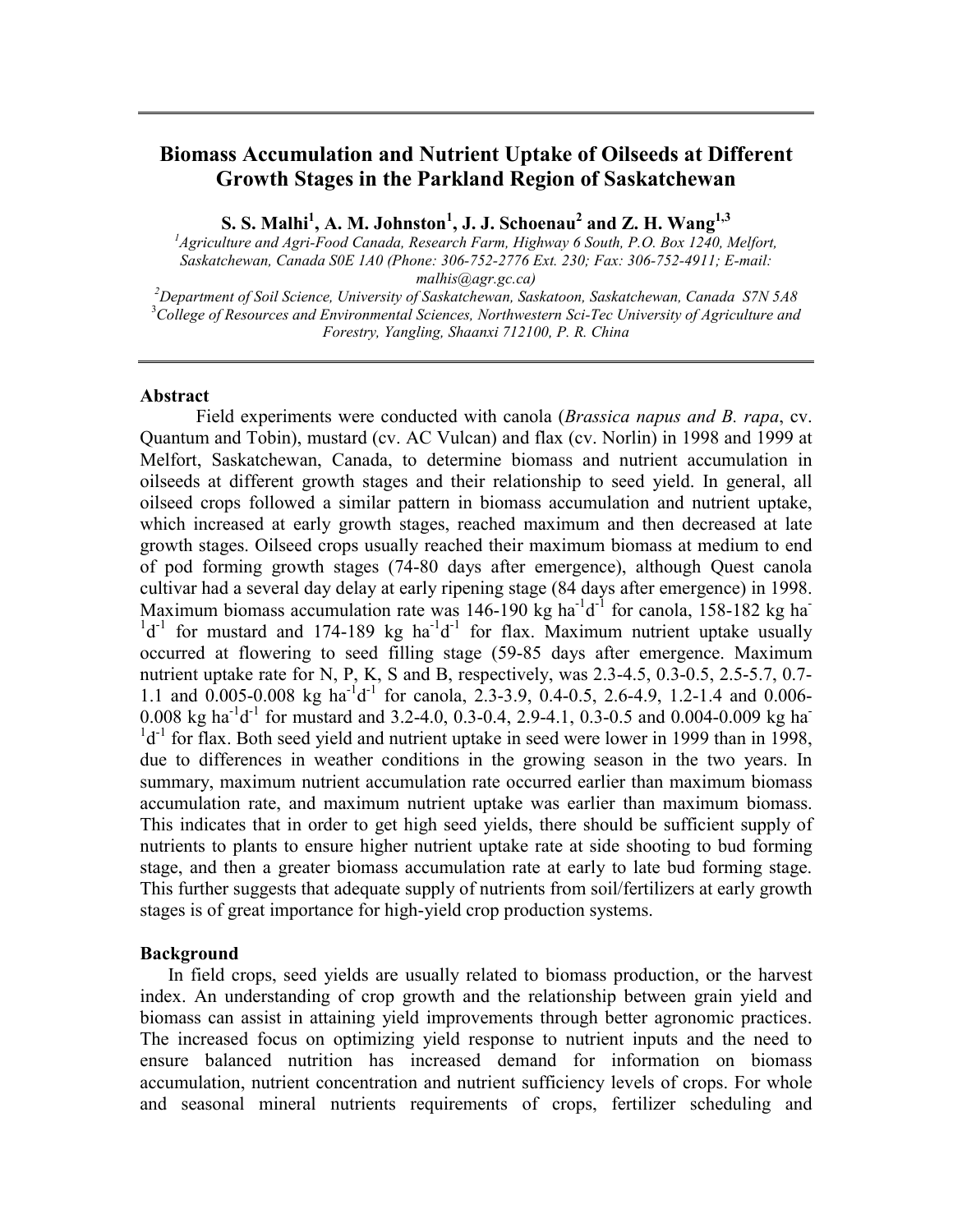synchronizing nutrient supply with nutrient demand of the crops, it is essential to determine the exact amount of nutrient uptake over the growing season. The objective of this study was to quantify the seasonal biomass accumulation and nutrient uptake pattern of oilseed crops under conditions of optimal nutrition.

#### **Materials and Methods**

Field experiments were conducted in 1998 and 1999 on a Black Chernozemic soil. Precipitation in the growing season from seeding to harvest was 146.0 mm (150.2 mm for flax ) in 1998 and 188.8 mm (211.8 mm for flax) in 1999. Treatments included crops of canola (Quest and RR Polish in 1998, Quest and 41P51 in 1999), mustard (AC Vulcan) and flax (Norlin in 1998 and Normandy in 1999) arranged in a randomized complete block design in 4 replications. Test area was tilled prior to seeding to incorporate herbicides (Edge), and then was banded with a blend of N, P, K and S fertilizers to meet all nutrient deficiencies at a rate 25% higher than maximum recommended rates for all nutrients. All crops were seeded with a hoe type air drill on May 11, 1998 and May 25, 1999. Crop biomass samples were collected beginning at 3 weeks post-emergence, and continuing every 1 week until full maturity (7 samplings in 1998 and 8 samplings in 1999). At each sampling, the crop growth stage was estimated using growth staging scales of Tottman (1977). The plant samples were ground for laboratory analysis of total N, P, K, S and B. Data were plotted to illustrate the progressive accumulation of crop biomass and nutrients, and decline in nutrient concentration.

#### **Results**

## *Table 1 and Figure 1*

Biomass accumulation, nutrient concentration and nutrient uptake varied with crop, cultivar and year. Oilseed crops usually reached their maximum biomass at medium to end of pod forming growth stage (75-82 days after emergence), with maximum biomass accumulation rate of 146-190 kg ha<sup>-1</sup> d<sup>-1</sup> for canola, 158-182 kg ha<sup>-1</sup> d<sup>-1</sup> for mustard and 174-189 kg ha<sup>-1</sup> d<sup>-1</sup> for flax.

# *Figures 2, 3, 4 and 5*

Maximum uptake of nutrients usually occurred at flowering to seed filling stage (59- 85 days after emergence). Maximum accumulation rate for N, P, K and S, respectively, was 2.3-4.5, 0.3-0.5, 2.5-5.7 and 0.7-1.1 kg ha-1 d-1 for canola, 2.3-3.9, 0.4-0.5, 2.6-4.9 and 1.2-1.4 kg ha<sup>-1</sup> d<sup>-1</sup> for mustard, and 3.2-4.0, 0.3-0.4, 2.9-4.1 and 0.3-0.5 kg ha<sup>-1</sup> d<sup>-1</sup> for flax.

Maximum nutrient accumulation rate occurred earlier than maximum biomass accumulation rate, and maximum nutrient uptake occurred earlier than maximum biomass. This indicates that in order to get high seed yields, soil has to be able supply sufficient amount of nutrients to ensure that plants have higher nutrient uptake rate at side shooting to early bud forming stage. This also suggests that sufficient supply of nutrients at early growth stages is of great importance for high yield.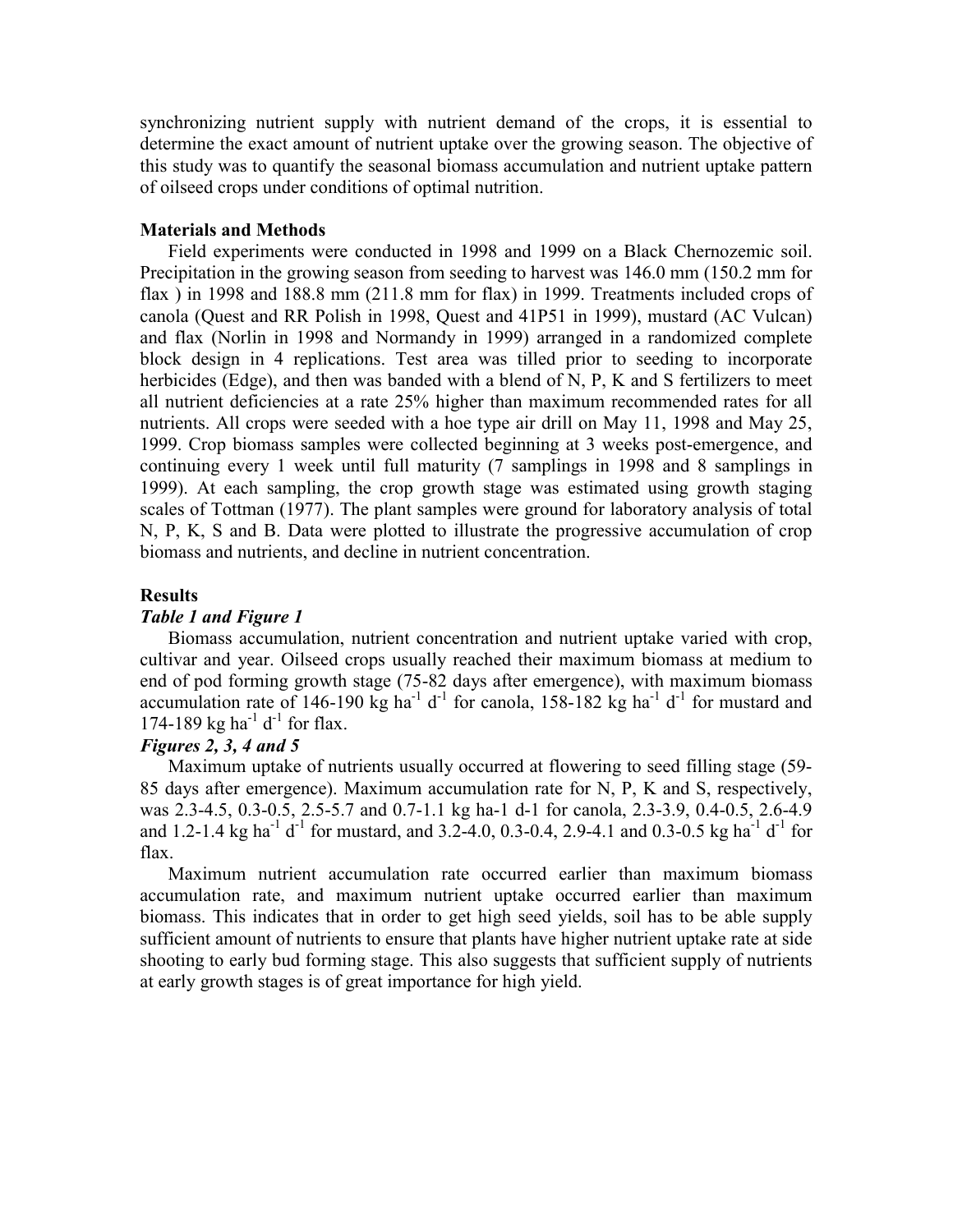Table 1. Days to achieve maximum biomass, biomass at harvest, grain yield and harvest index of cereal crops in the field experiments at Melfort, Saskatchewan in 1998 and 1999

|      |         |                  | Days for | Maximum     | Biomass at  | Grain          |         |
|------|---------|------------------|----------|-------------|-------------|----------------|---------|
|      |         |                  | maximum  | biomass     | harvest     | yields         | Harvest |
| Year | Crops   | Cultivar         | biomass  | $(kg ha-1)$ | $(kg ha-1)$ | $(kg ha^{-1})$ | indexes |
| 1998 | Canola  | Quest            | 84       | 8866        | 8453        | 2162           | 25.6    |
|      | Canola  | <b>RR Polish</b> | 75       | 6842        | 5281        | 1991           | 37.7    |
|      | Mustard | AC Vulcan        | 79       | 8191        | 7005        | 1982           | 28.3    |
|      | Flax    | Norlin           | 80       | 7711        | 6575        | 2247           | 34.2    |
| 1999 | Canola  | Quest            | 74       | 6912        | 6461        | 1536           | 23.8    |
|      | Canola  | 41P51            | 75       | 6974        | 6647        | 1147           | 17.3    |
|      | Mustard | <b>AC Vulcan</b> | 80       | 7159        | 7137        | 1345           | 18.9    |
|      | Flax    | Normandy         | 79       | 6765        | 6128        | 959            | 15.7    |



Figure 1. Changes of biomass (kg DM ha<sup>-1</sup>) with days after emergence in the field experiments at Melfort, Saskatchewan.